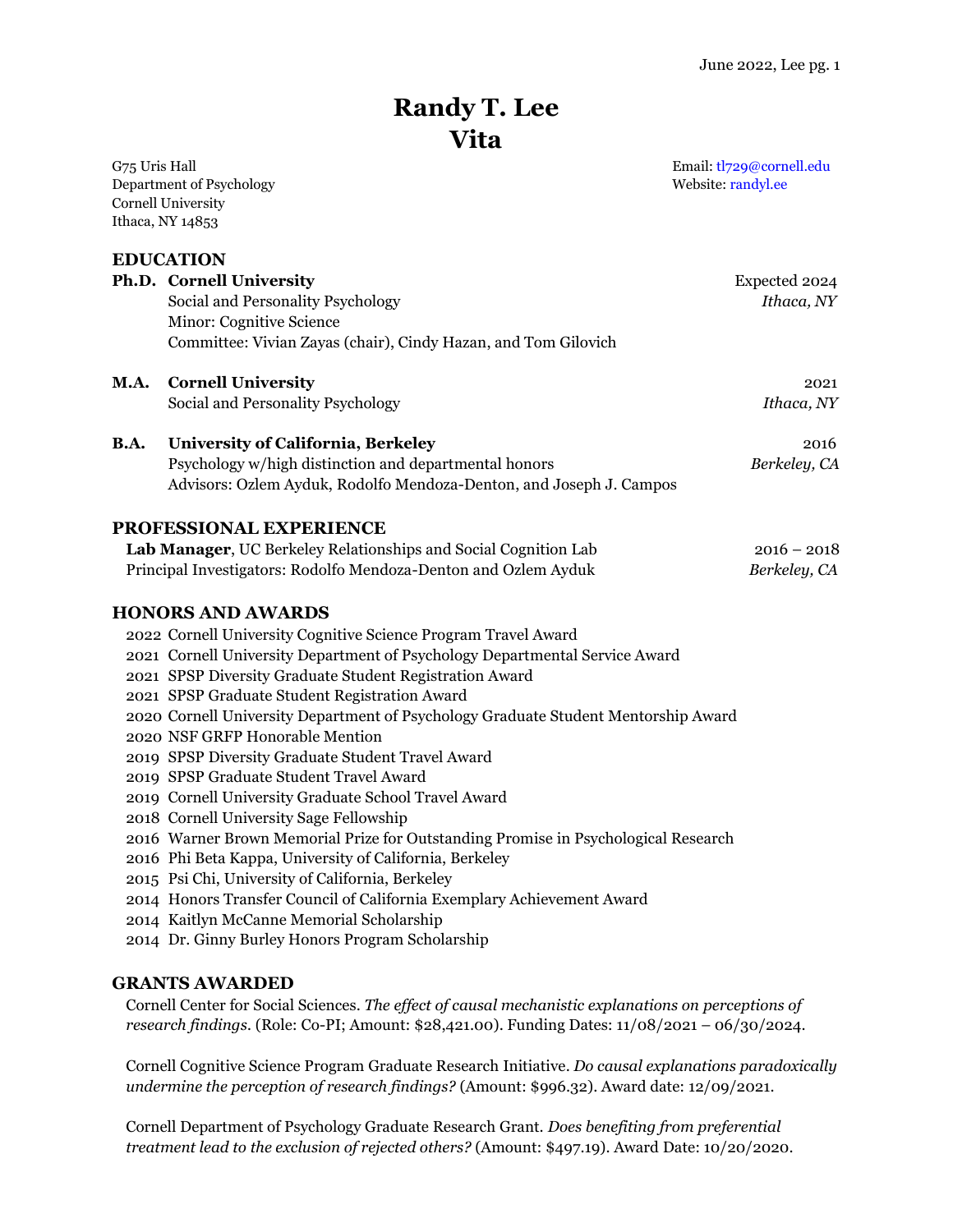### **PUBLICATIONS**

(note: asterisk [\*] denotes undergraduate mentee)

- *1.* Rosenfeld, D. L., Balcetis, E., Bastian, B., Berkman, E. T., Bosson, J. K., Brannon, T. N., Burrow, A. L., Cameron, C. D., Chen, S., Cook, J. E., Crandall, C., Davidai, S., Dhont, K., Eastwick, P. W., Gaither, S. E., Gangestad, S. W., Gilovich, T., Gray, K., . . . **Lee, R.T.**, . . .Tomiyama, A. J. (2022). Psychological Science in the Wake of COVID-19: Social, Methodological, and Metascientific Considerations. *Perspectives on Psychological Science, 17*(2), 311–333. doi: 10.1177/1745691621999374
- 2. Zayas, V., **Lee, R.T.**, & Shoda, Y. (2021). Modeling the mind: Assessment of *if…then…* profiles as a window to shared psychological processes and individual differences. In D. Wood, S.J. Read, P.D. Harms, & A. Slaughter (Eds.) *Measuring and Modeling Persons and Situations* (pp. 145-191)*.* Elsevier.
- 3. Darling-Hammond, S., **Lee, R.T.**, & Mendoza-Denton, R. (2021). Interracial contact at work: Does workplace diversity reduce bias?. *Group Processes & Intergroup Relations, 24(7), 1114–1131.* doi:10.1177/1368430220932636
- 4. Milton, S.,\* Manfredi, N.,\* Cress, D.,\* **Lee, R.T.**, & Zayas, V. (2021). More than an icon: Public figures mitigate emotional distress [Special section of top 20% extended abstracts from the 8th Annual Society for Affective Science Conference]. *Affective Science.* doi: 10.1007/s42761-021- 00069-3
- 5. Perez, A.D., **Lee, R.T.**, & Mendoza-Denton, R. (2020). Belonging in schools. In F.C. Worrell, T.L. Hughes, & D.D. Dixson (Eds.) *Cambridge Handbook of Applied School Psychology* (pp. 157-169)*.* Cambridge University Press. doi:10.1017/9781108235532.010
- 6. Zayas, V., Sridharan, V., **Lee, R.T.**, & Shoda, Y. (2019). Addressing two blind spots of commonly used experimental designs: The Highly-Repeated Within-Person approach. *Social and Personality Psychology Compass, 13*(9), e12487. doi:10.1111/spc3.12487
- 7. **Lee, R.T.**, Perez, A.D., Boykin, C.M., & Mendoza-Denton, R. (2019). On the prevalence of racial discrimination in the United States. *PLoS ONE*, *14*(1), e0210698. doi:10.1371/journal.pone.0210698
- 8. Campos, J.J., Camras, L.A., **Lee, R.T.**, He, M., & Campos, R.G. (2018). A relational recasting of the principles of emotional competence. *European Journal of Developmental Psychology (15)*6, 711-727*.* doi: 10.1080/17405629.2018.1502921

#### **PUBLICATIONS UNDER REVIEW OR IN-PREPERATION**

(note: asterisk [\*] denotes undergraduate mentee)

- 1. Baum, S.M., Critcher, C.R., **Lee, R.T.**, Zayas, V. (under revision). Caught in the middle of social exclusion: A misguided and counterproductive reluctance to speak up.
- 2. **Lee, R.T.**, Critcher, C.R., Surenkok, G., Baum, S.M., & Zayas, V. (in prep.). Benefiting from preferential treatment leads you to perpetuate exclusion.
- 3. **Lee, R.T.**, Ni, M., Cai, S.,\* & Zayas, V (in prep.). When do the included side with the perpetrator of one-person exclusion versus the rejected?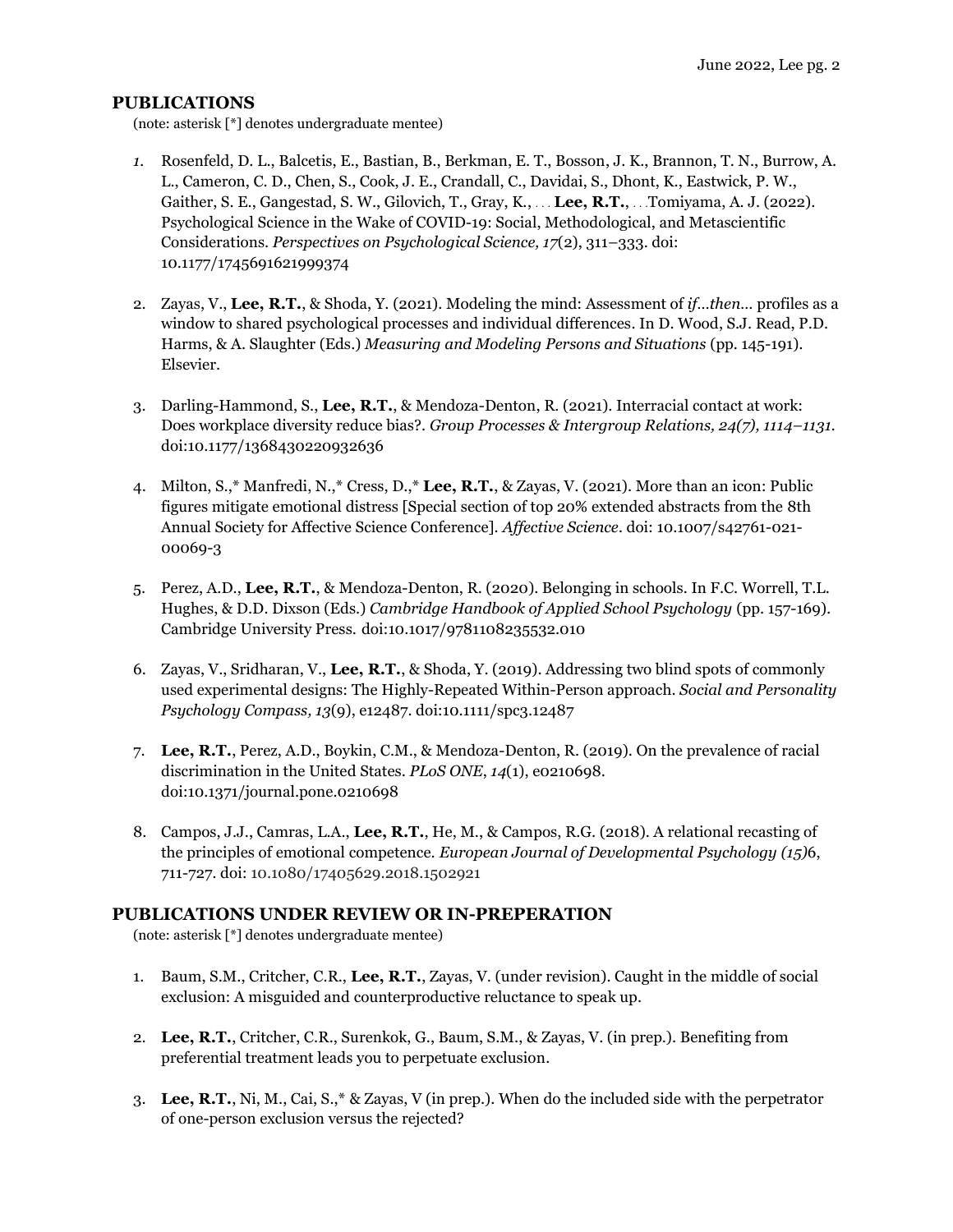- 4. Surenkok, G., **Lee, R.T.**, & Zayas, V (in prep.). Stand by me: The presence of others helps against the negative effects of exclusion.
- 5. Jeffrey, C.M.,\* **Lee, R.T.**, & Zayas, V. (in prep.) Emojis used in text based communication among partners shape perceptions of relationship quality.

#### **CONFERENCE PRESENTATIONS**

(note: asterisk [\*] denotes undergraduate mentee)

- 1. **Lee, R.T** & Gilovich, T. (2022, May). Do people agree on who is a good conversationalist? If so, what makes them good?. Talk presented at the 2022 Six College (Columbia, Cornell, CUNY, NYU, Princeton, Yale) Conference.
- 2. Cala, G.,\* **Lee, R.T.**, & Gilovich, T. (2022, May). Liking, enjoyment, comfort, and meaning in virtual conversations. Talk presented at the 2022 Cornell Undergraduate Psychology Conference, Ithaca, NY.
- 3. Piker, I.,\* **Lee, R.T.**, & Zayas, V. (2022, May). I thought we were BFFs? The Involuntary Excluder Effect among best friends. Poster presented at the 2022 Cornell Undergraduate Psychology Conference, Ithaca, NY.
- 4. **Lee, R.T.**, Ni, M., Cai, S,\* & Zayas, V. (2022, February). When and why do included people side with perpetrators versus victims of social exclusion?. Poster presented at the 2022 Society for Personality and Social Psychology Conference, San Francisco. CA.
- 5. Ni, M., **Lee, R.T.**, & Zayas, V. (2022, February). Mental representations of attachment networks. Poster presented at the 2022 Society for Personality and Social Psychology Conference, San Francisco. CA.
- 6. **Lee, R.T.**, Shoda, Y., & Zayas, V. (2021, June). How do causal mechanistic explanations affect perceptions of research findings?. Talk presented at the 2021 Society for Improving Psychological Science Conference.
- 7. **Lee, R.T.**, Surenkok, G., Baum, S.M., Critcher, C.R., & Zayas, V. (2021, May). Preferential treatment leads to the further exclusion of rejected individuals. Talk presented at the 2021 Six College (Columbia, Cornell, CUNY, NYU, Princeton, Yale) Conference.
- 8. Manfredi, N.,\* Milton, S.,\* Cress, D.,\* **Lee, R.T.**, & Zayas, V. (2021, May). More than an icon: Public figures mitigate emotional distress elicited by negative news headlines. Poster presented at the 2021 Association for Psychological Science Conference.
- 9. Milton, S.,\* Manfredi, N.,\* Cress, D.,\* **Lee, R.T.**, & Zayas, V. (2021, April). More than an icon: Public figures mitigate emotional distress. Flash talk presented during "Regulation" session at the 2021 Society for Affective Science Conference.
- 10. **Lee, R.T.**, Surenkok, G., Baum, S.M., Critcher, C.R., & Zayas, V. (2021, February). Preferential treatment leads to exclusion of rejected others by included individuals. Single Paper talk presented at a symposium on intergroup conflict at the 2021 Society for Personality and Social Psychology Conference.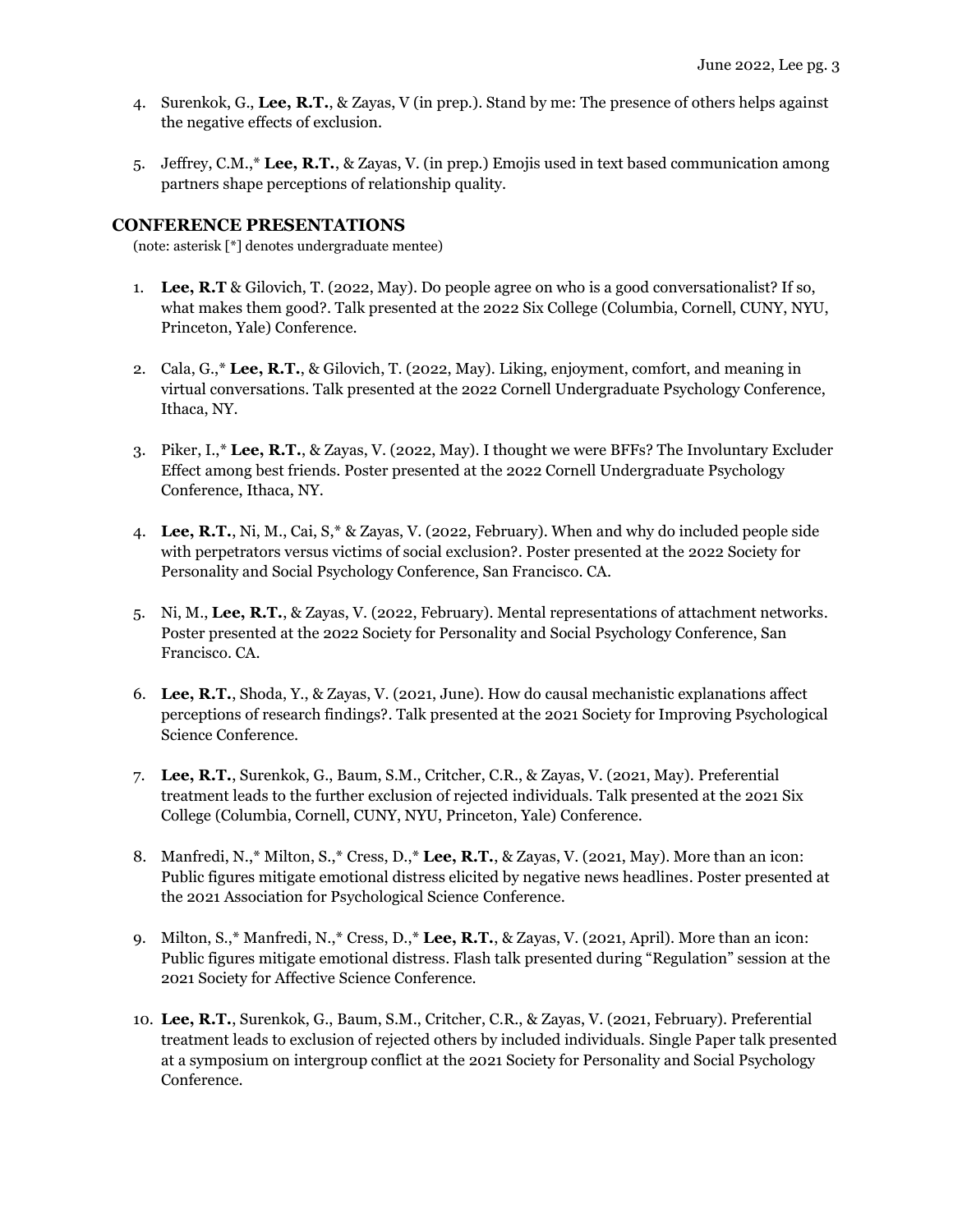- 11. **Lee, R.T.**, Ni, M., Cai, S,\* & Zayas, V. (2021, February). Benefiting from subtle exclusion leads to the overt exclusion of others across two cultures. Poster presented at the 2021 Society for Personality and Social Psychology "Origins of the Social Mind" Preconference.
- 12. Cress, D.,\* Manfredi, N.,\* Milton, S.,\* **Lee, R.T.**, & Zayas, V. (2021, February). More than an icon: Public figures mitigate emotional distress. Poster presented at the 2021 Society for Personality and Social Psychology Conference.
- 13. Jeffrey, C.,\* **Lee, R.T.**, & Zayas, V. (2020, May). The social regulatory functions of emojis in adult attachment relationships. Poster presented at the 2020 Society for Affective Science Conference.
- 14. **Lee, R.T.**, Surenkok, G., & Zayas, V. (2020, February). Despite our better angels: The consequences of being included at the expense of another. Flash talk presented for the Cornell Department of Psychology's Graduate Interview and Recruitment Weekend, Ithaca, NY.
- 15. **Lee, R.T.**, Surenkok, G., & Zayas, V. (2020, February). Left out at your best friend's benefit: Wairness in response to your friend's inclusion at your expense. Poster presented at the 2020 Society for Personality and Social Psychology Conference, New Orleans, LA.
- 16. Zayas, V., **Lee, R.T.**, & Surenkok, G. (2020, February). Despite our better angels: Included persons express intent to be inclusive but perpetuate exclusion. Talk presented at a symposium on social exclusion at the 2020 Society for Personality and Social Psychology Conference, New Orleans, LA.
- 17. Dittgen, S.,\* Rounds, J., Ni, M., **Lee, R.T.**, & Zayas, V. (2020, February). Implicit ambivalence towards significant others. Poster presented at the 2020 Society for Personality and Social Psychology Conference, New Orleans, LA.
- 18. **Lee, R.T.**, Surenkok, G., & Zayas, V. (2019, May). Caught in the middle: Psychological and behavioral consequences of being included at the expense of another. Talk presented at the 6th Annual Social Psychologists Around Western New York Conference, Syracuse, NY.
- 19. Pitt, R.,\* **Lee, R.T.**, & Zayas, V. (2019, May). Undoing the misperception of included individuals as excluders. Poster presented at the 2019 Cornell Undergraduate Psychology Conference, Ithaca, NY.
- 20. Zhang, S.,\* Strycharz, S., **Lee, R.T.**, & Zayas, V. (2019, May). Where has the time gone? The impact of time tracking on busyness and well-being. Talk presented at the 2019 Cornell Undergraduate Psychology Conference, Ithaca, NY.
- 21. Zayas, V., **Lee, R.T.**, & Shoda, Y. (2019, March). Towards reverse engineering personality: From situation assessment to personality to behavioral prediction. Talk presented at the Measuring and Modeling Persons and Situations Expert Meeting, Alexandria, VA.
- 22. **Lee, R.T.**, Surenkok, G, & Zayas, V. (2019, February). Caught in the middle: Psychological consequences of being included when another is rejected. Poster presented at the 2019 Society for Personality and Social Psychology Conference, Portland, OR.
- 23. Pitt, R.,\* **Lee, R.T.**, & Zayas, V. (2019, February). Undoing the misperception of included individuals as excluders. Poster presented at the 2019 Society for Personality and Social Psychology Conference, Portland, OR.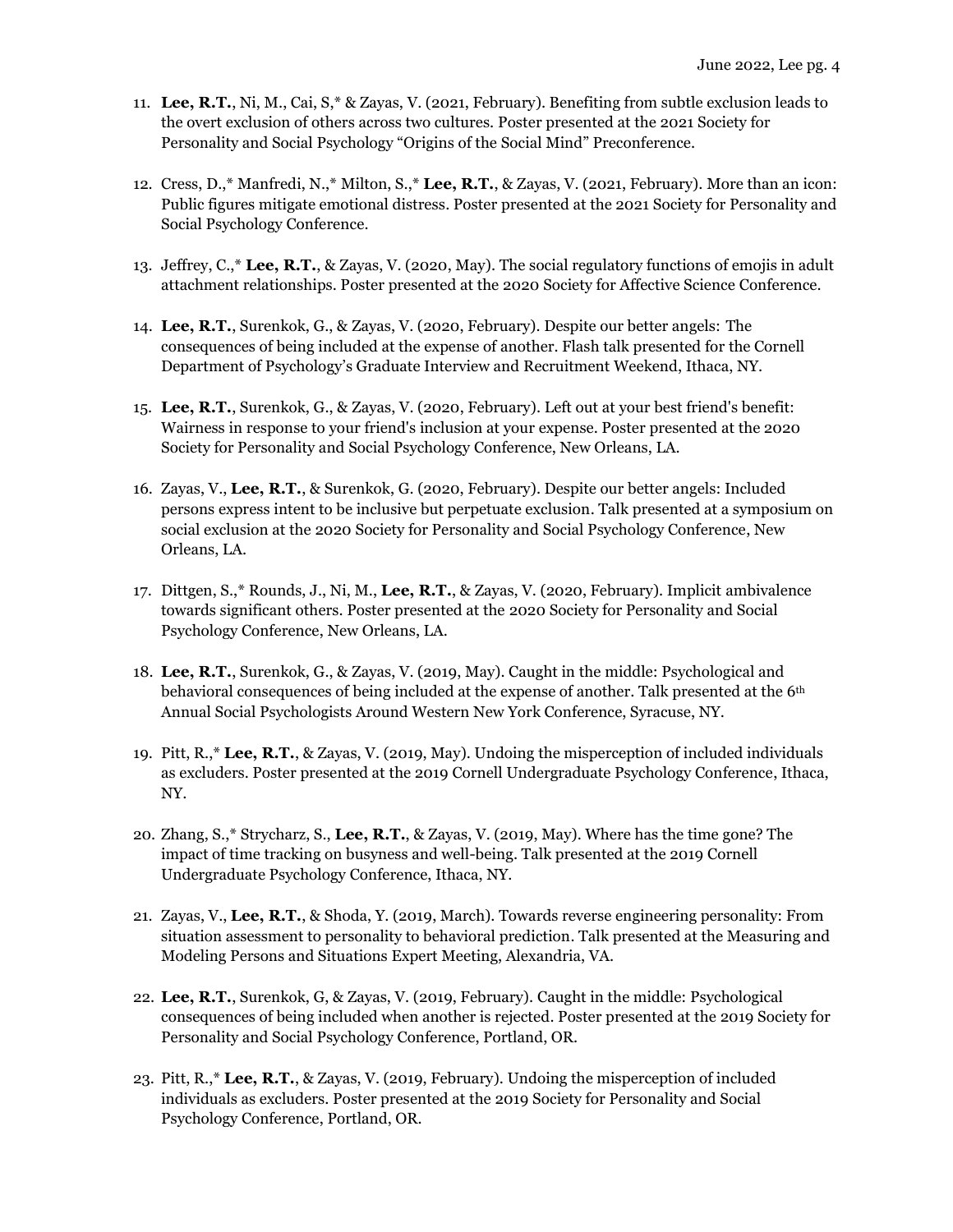- 24. Zhang, S.,\* Strycharz, S., **Lee, R.T.**, & Zayas, V. (2019, February). Where has the time gone? The impact of time tracking on busyness and well-being. Poster presented at the 2019 Society for Personality and Social Psychology Conference, Portland, OR.
- 25. Perez, A.D., **Lee, R.T.**, Leitner, J.B., & Mendoza-Denton, R. (2018, May). Examining Project Implicit and its usefulness in predicting health outcomes. Talk presented at a symposium on Implict Bias and Health at the 2018 Association for Psychological Science Conference, San Francisco, CA.
- 26. **Lee, R.T.**, Kross, E., & Ayduk, O. (2018, March). Implications of self-distancing for discrimination experiences. Poster presented at the 2018 Society for Personality and Social Psychology Conference, Atlanta, GA.
- 27. **Lee, R.T.**, Leitner, J.B., & Ayduk, O. (2016, May). Social competence and bullying: Self and emotion regulation as protective factors. Poster presented at the 2016 UCLA Psychology Undergraduate Research Conference. Westwood, CA.
- 28. **Lee, R.T.** (2015, August). Forgetting the individual: Why bullying interventions fail. Talk at the Yale Center for Emotional Intelligence, New Haven, CT.
- 29. **Lee, R.T.** (2014, April). Trade-based money laundering: An international threat to security. Poster presented at the 2014 Honors Transfer Council of California Research Conference. Irvine, CA.

| <b>TEACHING EXPERIENCE</b>                                                                    |                                                       |
|-----------------------------------------------------------------------------------------------|-------------------------------------------------------|
| <b>Introduction to Moral Psychology</b>                                                       | Scheduled Fall 2022                                   |
| Graduate Teaching Assistant, Cornell University                                               | Ithaca, NY                                            |
| Professor: Shaun Nichols                                                                      |                                                       |
| <b>Leading and Managing Organizations (Executive MBA)</b>                                     | Summer 2022                                           |
| Graduate Teaching Assistant, Cornell University                                               | Ithaca, NY                                            |
| Professor: Elizabeth Mannix                                                                   |                                                       |
| <b>Managerial Decision Making (Graduate/Professional Level)</b>                               | Spring 2022                                           |
| Graduate Teaching Assistant, Cornell Tech                                                     | New York City, NY                                     |
| Professor: Jay Russo                                                                          |                                                       |
| <b>Better Decisions for Life, Love, and Money</b>                                             | Spring 2022                                           |
| Graduate Teaching Assistant, Cornell University                                               | Ithaca, NY                                            |
| Professors: Bob Frank, Tom Gilovich, Ted O'Donoghue, Jay Russo, Bill Schulze, and Suzanne Shu |                                                       |
| <b>Introduction to Personality</b>                                                            | Fall 2018, '19, Summer '20, '21, Winter '21, '22, '23 |
| Graduate Teaching Assistant, Cornell University                                               | Ithaca, NY                                            |
| Professor: Vivian Zayas                                                                       |                                                       |
| <b>Prejudice and Stereotyping</b>                                                             | <b>Fall 2021</b>                                      |
| Graduate Teaching Assistant, Cornell University                                               | Ithaca, NY                                            |
| Professor: Amy Krosch                                                                         |                                                       |
| <b>Introduction to Psychology</b>                                                             | Summer 2021                                           |
| Graduate Teaching Assistant, Cornell University                                               | Ithaca, NY                                            |
| Professor: Bryan West                                                                         |                                                       |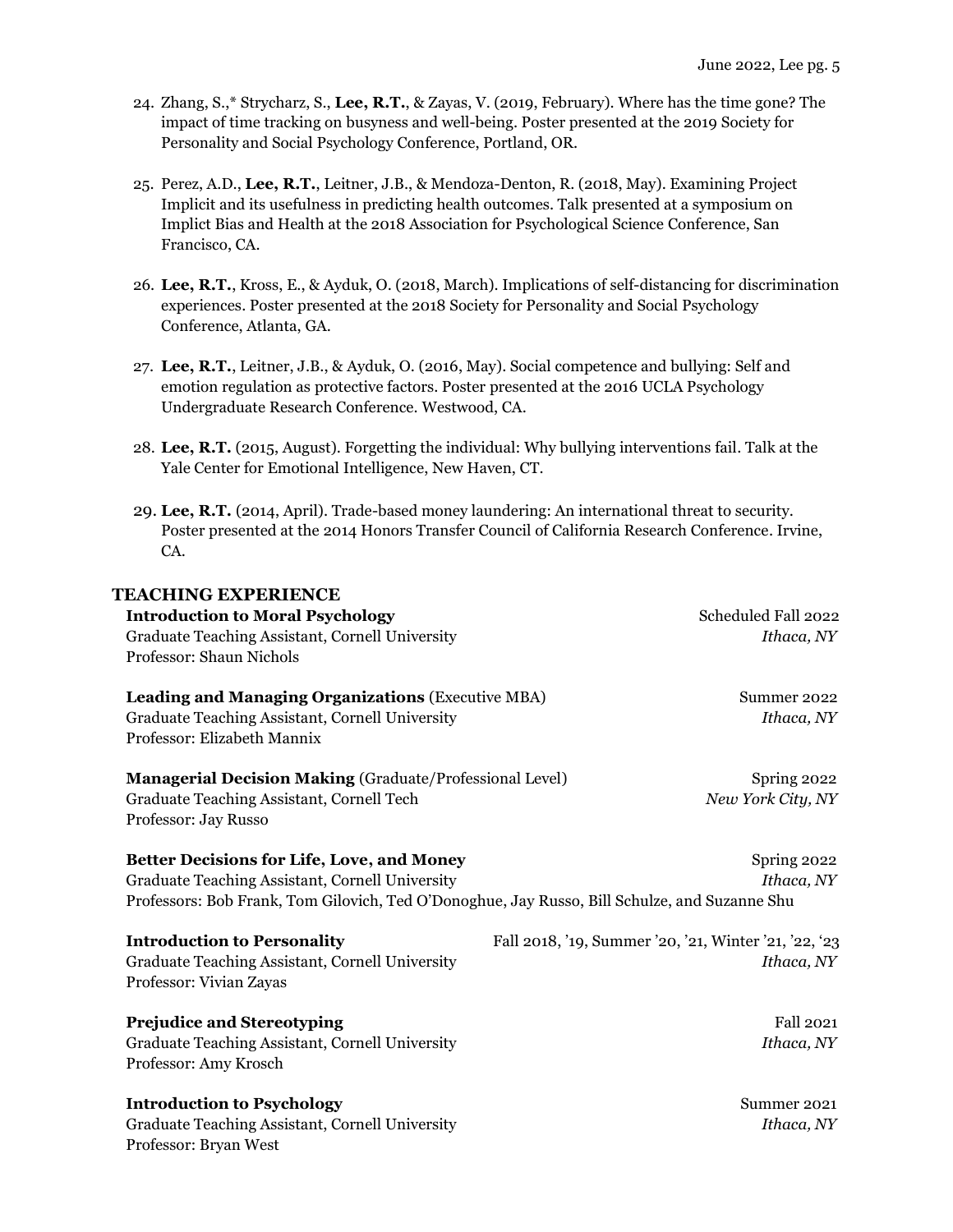| <b>Introduction to Social Psychology</b><br>Graduate Teaching Assistant, Cornell University<br>Professor: Tom Gilovich<br><b>Seminar in Emotion and Emotional Development</b><br>Undergraduate Teaching Assistant, UC Berkeley<br>Professor: Joseph J. Campos<br><b>Personal and Community Development for Psychology</b><br>Instructor and Course Designer, UC Berkeley<br>Course Faculty Sponsor: Serena Chen<br><b>Personality</b><br>Course: Introduction to Psychology, Cornell University<br>Professor: Bryan West<br><b>Emotional Intelligence: Theory, findings, and issues</b><br>Course: Seminar in Emotion and Emotional Development, UC Berkeley<br>Professor: Joseph J. Campos<br>Project Implicit: Linking bias, county level poverty, and police shootings<br>Course: Stigma and Prejudice, UC Berkeley<br>Professor: Rodolfo Mendoza-Denton<br>Open source data: Using the General Social Survey and Project Implicit<br>Course: Stigma and Prejudice, UC Berkeley<br>Professor: Rodolfo Mendoza-Denton<br>Carl Becker House, Cornell West Campus House System<br>(Incoming) Graduate Resident Fellow<br><b>Cornell Department of Psychology Colloquium Committee</b><br>Graduate Student Representative<br><b>Cornell Undergraduate Psychology Conference</b><br>Organizer for 2020 (cancelled), 2021, and 2022; assistant for 2019 conferences | Introduction to Social Psychology: Writing in the Major<br>Instructor and Course Designer, Cornell University | Spring 2021<br>Ithaca, NY             |
|------------------------------------------------------------------------------------------------------------------------------------------------------------------------------------------------------------------------------------------------------------------------------------------------------------------------------------------------------------------------------------------------------------------------------------------------------------------------------------------------------------------------------------------------------------------------------------------------------------------------------------------------------------------------------------------------------------------------------------------------------------------------------------------------------------------------------------------------------------------------------------------------------------------------------------------------------------------------------------------------------------------------------------------------------------------------------------------------------------------------------------------------------------------------------------------------------------------------------------------------------------------------------------------------------------------------------------------------------------------|---------------------------------------------------------------------------------------------------------------|---------------------------------------|
|                                                                                                                                                                                                                                                                                                                                                                                                                                                                                                                                                                                                                                                                                                                                                                                                                                                                                                                                                                                                                                                                                                                                                                                                                                                                                                                                                                  |                                                                                                               | Spring 2020<br>Ithaca, NY             |
| <b>GUEST LECTURES AND PRESENTATIONS</b><br><b>ACADEMIC AND COMMUNITY SERVICE</b>                                                                                                                                                                                                                                                                                                                                                                                                                                                                                                                                                                                                                                                                                                                                                                                                                                                                                                                                                                                                                                                                                                                                                                                                                                                                                 |                                                                                                               | Spring 2016<br>Berkeley, CA           |
|                                                                                                                                                                                                                                                                                                                                                                                                                                                                                                                                                                                                                                                                                                                                                                                                                                                                                                                                                                                                                                                                                                                                                                                                                                                                                                                                                                  |                                                                                                               | Spring 2016<br>Berkeley, CA           |
|                                                                                                                                                                                                                                                                                                                                                                                                                                                                                                                                                                                                                                                                                                                                                                                                                                                                                                                                                                                                                                                                                                                                                                                                                                                                                                                                                                  |                                                                                                               |                                       |
|                                                                                                                                                                                                                                                                                                                                                                                                                                                                                                                                                                                                                                                                                                                                                                                                                                                                                                                                                                                                                                                                                                                                                                                                                                                                                                                                                                  |                                                                                                               | Summer 2021<br>Ithaca, NY             |
|                                                                                                                                                                                                                                                                                                                                                                                                                                                                                                                                                                                                                                                                                                                                                                                                                                                                                                                                                                                                                                                                                                                                                                                                                                                                                                                                                                  |                                                                                                               | Spring 2018<br>Berkeley, CA           |
|                                                                                                                                                                                                                                                                                                                                                                                                                                                                                                                                                                                                                                                                                                                                                                                                                                                                                                                                                                                                                                                                                                                                                                                                                                                                                                                                                                  |                                                                                                               | Spring 2018<br>Berkeley, CA           |
|                                                                                                                                                                                                                                                                                                                                                                                                                                                                                                                                                                                                                                                                                                                                                                                                                                                                                                                                                                                                                                                                                                                                                                                                                                                                                                                                                                  |                                                                                                               | Fall 2017<br>Berkeley, CA             |
|                                                                                                                                                                                                                                                                                                                                                                                                                                                                                                                                                                                                                                                                                                                                                                                                                                                                                                                                                                                                                                                                                                                                                                                                                                                                                                                                                                  |                                                                                                               |                                       |
|                                                                                                                                                                                                                                                                                                                                                                                                                                                                                                                                                                                                                                                                                                                                                                                                                                                                                                                                                                                                                                                                                                                                                                                                                                                                                                                                                                  |                                                                                                               | August $2022$ – present<br>Ithaca, NY |
|                                                                                                                                                                                                                                                                                                                                                                                                                                                                                                                                                                                                                                                                                                                                                                                                                                                                                                                                                                                                                                                                                                                                                                                                                                                                                                                                                                  |                                                                                                               | August $2021$ – present<br>Ithaca, NY |
|                                                                                                                                                                                                                                                                                                                                                                                                                                                                                                                                                                                                                                                                                                                                                                                                                                                                                                                                                                                                                                                                                                                                                                                                                                                                                                                                                                  |                                                                                                               | May $2019$ – present<br>Ithaca, NY    |
| Organizer for annual graduate student organized social psychology conference<br>Hosted by Cornell in 2022 - Columbia, Cornell, CUNY, NYU, Princeton, Yale (six colleges) rotate hosting duties yearly                                                                                                                                                                                                                                                                                                                                                                                                                                                                                                                                                                                                                                                                                                                                                                                                                                                                                                                                                                                                                                                                                                                                                            | <b>Six College Conference</b>                                                                                 | April $2019$ – present<br>Ithaca, NY  |
| <b>Cornell Psychology Graduate Student Diversity Committee</b><br>November 2018 – present                                                                                                                                                                                                                                                                                                                                                                                                                                                                                                                                                                                                                                                                                                                                                                                                                                                                                                                                                                                                                                                                                                                                                                                                                                                                        |                                                                                                               |                                       |
| Mentorship Program Planning Committee Chair (2021-2022 year)<br><b>Cornell Moral Psychology of Social Tech Conference</b><br>Graduate Student Assistant                                                                                                                                                                                                                                                                                                                                                                                                                                                                                                                                                                                                                                                                                                                                                                                                                                                                                                                                                                                                                                                                                                                                                                                                          |                                                                                                               | Ithaca, NY<br>June 2022<br>Ithaca, NY |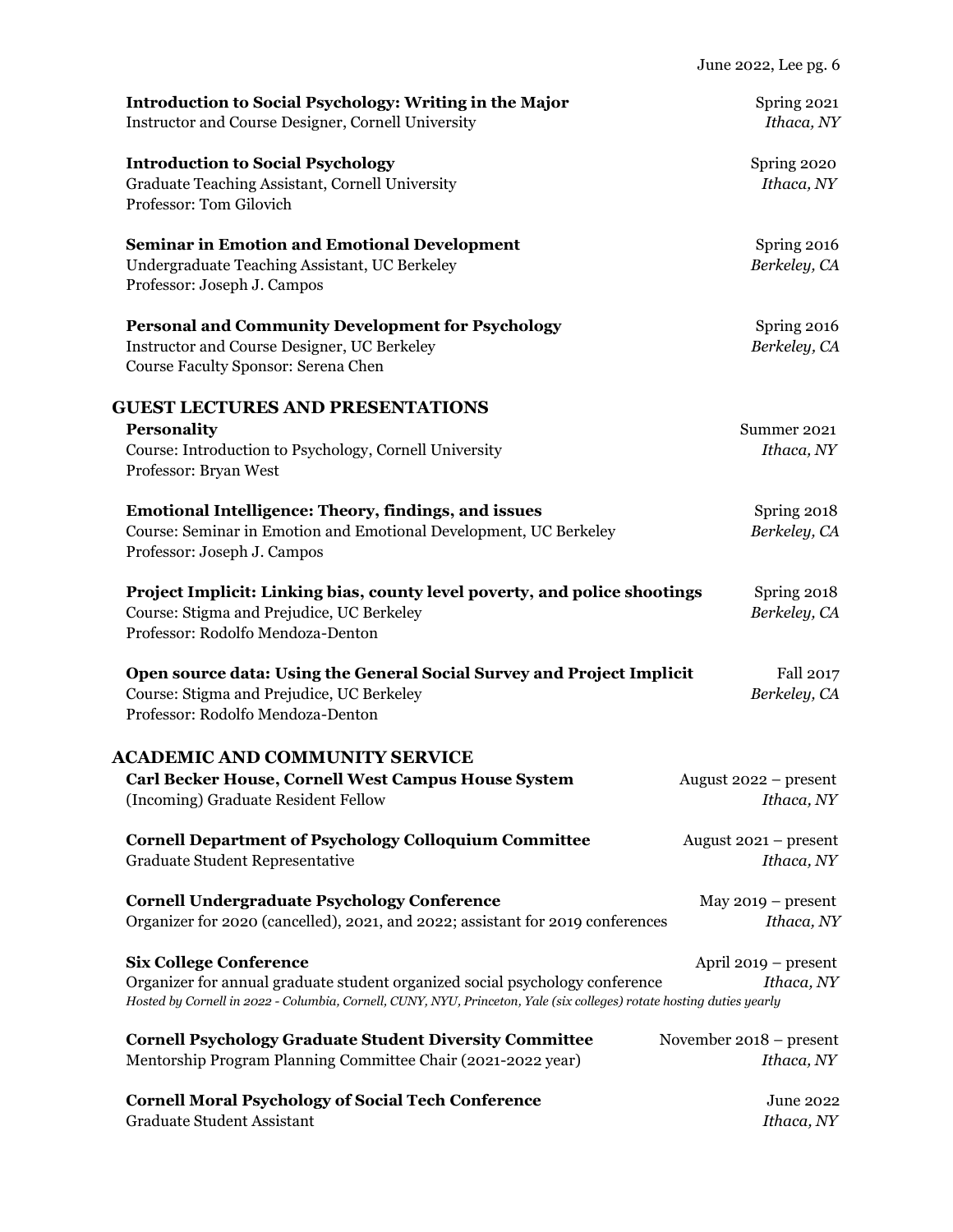June 2022, Lee pg. 7

**Graduate Student School Outreach Program Movember 2018 – May 2019** Graduate Student Fellow *Ithaca, NY*

**Graduate Students Mentoring Undergraduates** July 2019 – May 2021 Graduate student mentor & panelist for multiple events *Ithaca, NY*

## **University of California Athletics** July 2017 – May 2018

Marketing and Fan Experience Intern *Berkeley, CA*

#### **NSF AGEP National Research Conference** August 2017 – March 2018

Research Conference Coordinator*Berkeley, CA Alliances for Graduate Education and the Professoriate (AGEP) is an NSF-funded network of universties working to increasing the number of underpreesented minorities obtaining graduate degrees in STEM*

## **UC Berkeley Psychological Committee <b>September 2014 – May 2016**

**Mt. San Antonio College Psychology Day** May 2015 and May 2016 Panelist, Transferring to a 4-year University *Walnut, CA*

**Berkeley Undergraduate Journal August 2014 – December 2015** 

## **MENTORSHIP**

(note: This section only includes students who have completed an honors thesis, an undergraduate student-led independent research project, or have assisted me supervising or coordinating research projects and undergraduate research assistants. Years in parentheses denote years mentored.)

#### *Honors thesis and Independent Research Project Mentees*

- 1. Shelly Zhang (2018-19). Psychology honors thesis. "*Where has the time gone? The impact of time tracking on busyness and well-being*." Current position: PhD student in Social Psychology @University of Virginia. Co-supervised with Vivian Zayas and Steve Strycharz.
- 2. Raishawn Pitt (2018-19) Psychology honors thesis. "*Undoing the misperception of included individuals as excluders*." Co-supervised with Vivian Zayas.
- 3. Clayton Jeffrey (2018-20). Psychology honors thesis. "*Emojis used in text-based communication among partners shape perceptions of relationship quality*." Current position: MSc student in Psychiatry @McGill University. Co-supervised with Vivian Zayas.
- 4. Sebastian Dittgen (2019-21). Independent research project. "*Implicit ambivalence towards significant others*." Co-supervised with Vivian Zayas and James Rounds.
- 5. Daniel Cress (2019-21). Independent research project. "More than an icon: Public figures mitigate emotional distress." Co-supervised with Vivian Zayas.
- 6. Coral Zheng (2019-21). Human Development master's thesis. "*A bad portrait is better than none: The moderating effect of visual cues in hiding information*." Current position: DPhil student in Organizational Behavior @University of Cambridge. *(Coral originally intended to complete an honors thesis with me and Vivian Zayas, but instead matriculated into Cornell's Developmental Psychology Master's Program)*
- 7. Grace Cala (2019-22). Psychology honors thesis. "*Liking, enjoyment, comfort, and meaning in virtual conversations*." Co-supervised with Tom Gilovich.

Founder and Elected Chair *Berkeley, CA*

Senior Editor *Berkeley, CA*